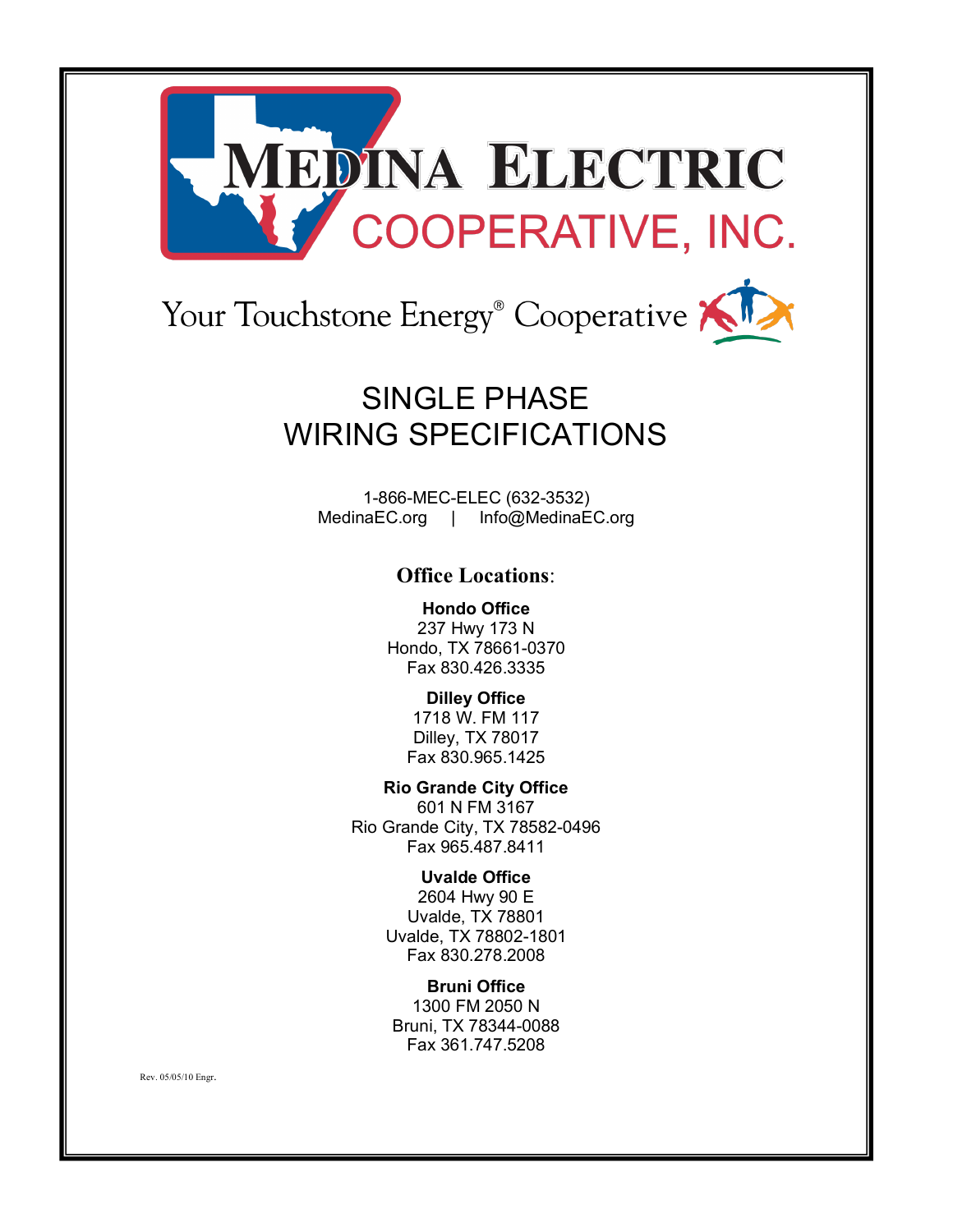1.0 **SCOPE**. This specification establishes the design requirements for electrical services. Beginning at the point of contact (i.e., service entrance conductors) wiring is the Member's responsibility. The Cooperative is not required to provide service to an installation until it has been assured that the wiring is properly and safely installed. Upon notification of a completed meter loop, the Cooperative will inspect and verify that the meter loop meets Medina's standards. Then a meter will be installed.

**Any exceptions or deviations from these specifications shall require prior approval from Medina's Engineering Department**.

- 1.1 **Service Voltages**. The following are the only approved secondary voltages supplied by the Cooperative:
	- a. 120/240 volt single-phase.
	- b. 240/480 volt single-phase.
	- c. 120/240/208 volt four-wire delta.
	- d. 120/208 volt four-wire wye.
	- e. 277/480 volt four-wire wye.

The standard service for three-phase loads is a 4-wire wye with grounded neutral (types d and e above) or a combination of single-phase and three-phase loads (type c above).

2.0 **APPLICABLE DOCUMENTS**. The following documents form a part of this specification to the extent specified herein.

> National Fire Protection Association, National Electric Code 2008, One Batterymarch Park, Quincy, MA 02169-7471

- 2.1 **Conflict Resolution.** All consumer electrical wiring shall comply with the latest edition of the National Electrical Code (NEC). This specification is not intended to be a substitute for the NEC. Where there is a conflict between Medina's specification and the NEC the most stringent requirement shall apply. Members shall contact the Cooperative for help resolving any conflicts. Medina reserves the right to make the final determination.
- 3.0 **DEFINITIONS**. See Appendix A for a definition of important terms used in this specification. See also Figures 1 and 2, for illustration of these terms.
- 4.0 **DESIGN AND CONSTRUCTION REQUIREMENTS**. All meter loop equipment shall be weatherproof and be installed by the Member's electrician. No consumer-owned meter loops should be installed on Cooperative transformer poles.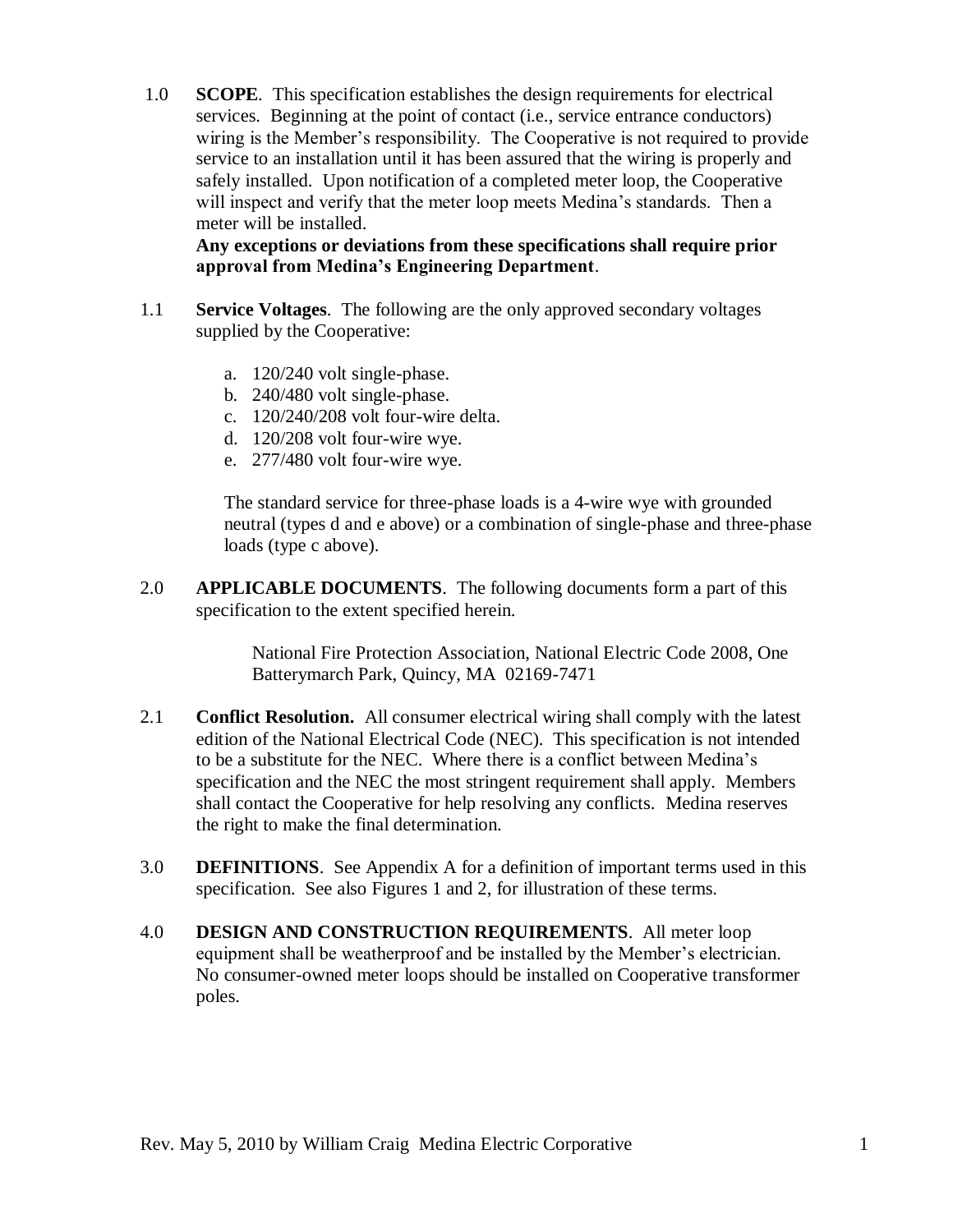4.1 **Meter Pole**. Permanent meter poles will be set by the Cooperative. Meter poles are part of the construction cost and remain the property of the Cooperative. Meter poles shall not have more than two meter loops. The meter loop shall be mounted directly on the pole. A wood backing is not allowed on the meter pole. All mobile homes must use a permanently installed meter pole. Temporary meter poles for construction are the consumer's responsibility.

#### 4.2 **Service Riser**.

Pole Installation - The meter socket shall have a minimum clearance of no less than 63" and no more than 72" from ground level. The service riser shall extend to within 4' of the top of the pole and must be 2" or greater (EMT or RIGID) conduit for meter loops equal to or greater than 125 amps. For installations where the rated meter loop is less than 125 amps, the conduit shall be a minimum of 1-1/4" The riser must also be continuous except for necessary couplings. See Figure 1, (MEC Standards)

Building Installation – Where a service riser rises above roof level it shall extend beyond that point a minimum of 36" and not to exceed a maximum of 48" measured from the top of the conduit. Where the service riser stops below roof level, a minimum of 10-ft vertical clearance is required measured from ground level to the lowest point on the drip loop (See Figure 1). Risers extending above roof level shall consist of at least 2" diameter rigid metallic conduit. (MEC Standards)

#### 4.2.1 **Clearances**.

*Overhead Service-Drop Clearances*

#### **(A) Building Clearance**

Service conductors shall have a clearance of no less than 3 feet from windows that are designed to be opened, doors, porches, balconies, ladders, stairs, fire escapes, or similar locations. (NEC 230.9.A)

#### **(B) Vertical Clearance from Ground**

Service-drop conductors shall have the following minimum clearances from the final grade.

 $10$ -ft  $(3.05 \text{ m})$  – at the electric service entrance to buildings, also at the lowest point of the drip loop of the building electric entrance, above areas or sidewalks accessible only to pedestrians and where voltage does not exceed 150 volts to ground. For other voltages see (NEC 230.24 B2)

12-ft (3.7 m) – over residential property or driveways and those commercial areas not subject to truck traffic where the voltage does not exceed 300 volts to ground. For other voltages see (NEC 230.24 B3)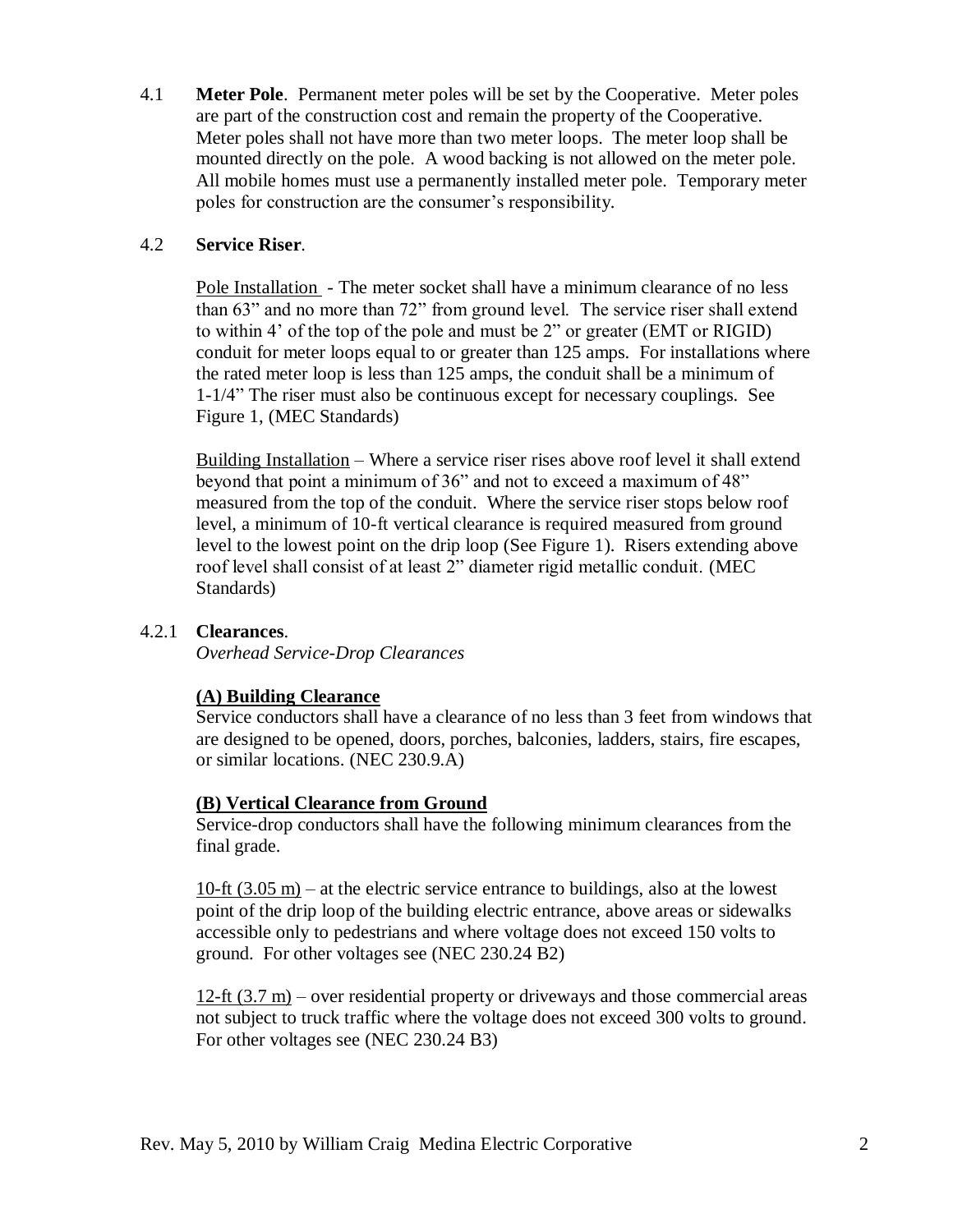15-ft (4.5 m) – for those areas listed for voltage that exceeds 300 volts to ground over residential property or driveways and those commercial areas not subject to truck traffic. (NEC 230.24 B3)

18-ft (5.5m) – over public streets, alleys, roads, state highways and parking areas subject to truck traffic, driveways on other than residential property, and other land such as cultivated, grazing, forest, and orchard. (NEC 230.24 B4)

#### **(C) Above Roofs**

Conductors shall have a vertical clearance of not less than 8 ft above the roof surface. (NEC 230.24 A)

EXCEPTON (1): If a roof surface is subject to pedestrian or vehicular traffic then the clearance requirements shall comply with sections 4.2.1 A and B (NEC 230.24 A Exception 1)

EXCEPTION (2): If the voltage between conductors does not exceed 300 volts, measured phase to ground, and the roof has a slope of 1:3 (1 vertical unit to 3 horizontal units) or greater, a reduction of roof clearance to 3ft is allowed. (NEC 230.24 A Exception 2)

EXCEPTION (3): If the voltage between conductors does not exceed 300 and the conductors do not cross more than 4 ft of the overhanging portion of the roof and are terminated at a through-the-roof raceway or approved support a reduction in clearance to 18 inches shall be permitted. (NEC 230.24 A Exception 3)

- 4.3 **Service Entrance Conductors**. The size of service entrance conductors is determined by the service equipment disconnecting means name plate rating. If the name plate is missing or not legible, contact Medina prior to installation. See Table 1, of single-phase services and Table 1, of three- phase services. (NEC TABLE 310.15(B)(6), 310.16)
- 4.3.1 *Parallel conductors*. Service entrance conductors of size 1/0 and larger, comprising each phase, polarity, neutral, or grounded circuit conductor shall be permitted to be paralleled on single-phase and three-phase services (NEC 310.4). Conductors in parallel are subject to ampacity reduction factors required in NEC 310.15 B2a. The service disconnecting means must have provisions for terminating paralleled conductors. No double lugging of conductors shall be permitted on the meter base or service equipment.
- 4.3.2 *Neutral Reduction.* The grounded service conductor (neutral) shall not be reduced on single-phase services (MEC). The neutral may be reduced on three-phase services where the load served consists only of three-phase motors. (See NEC 220.61, NEC 250.24 C 1 & 2))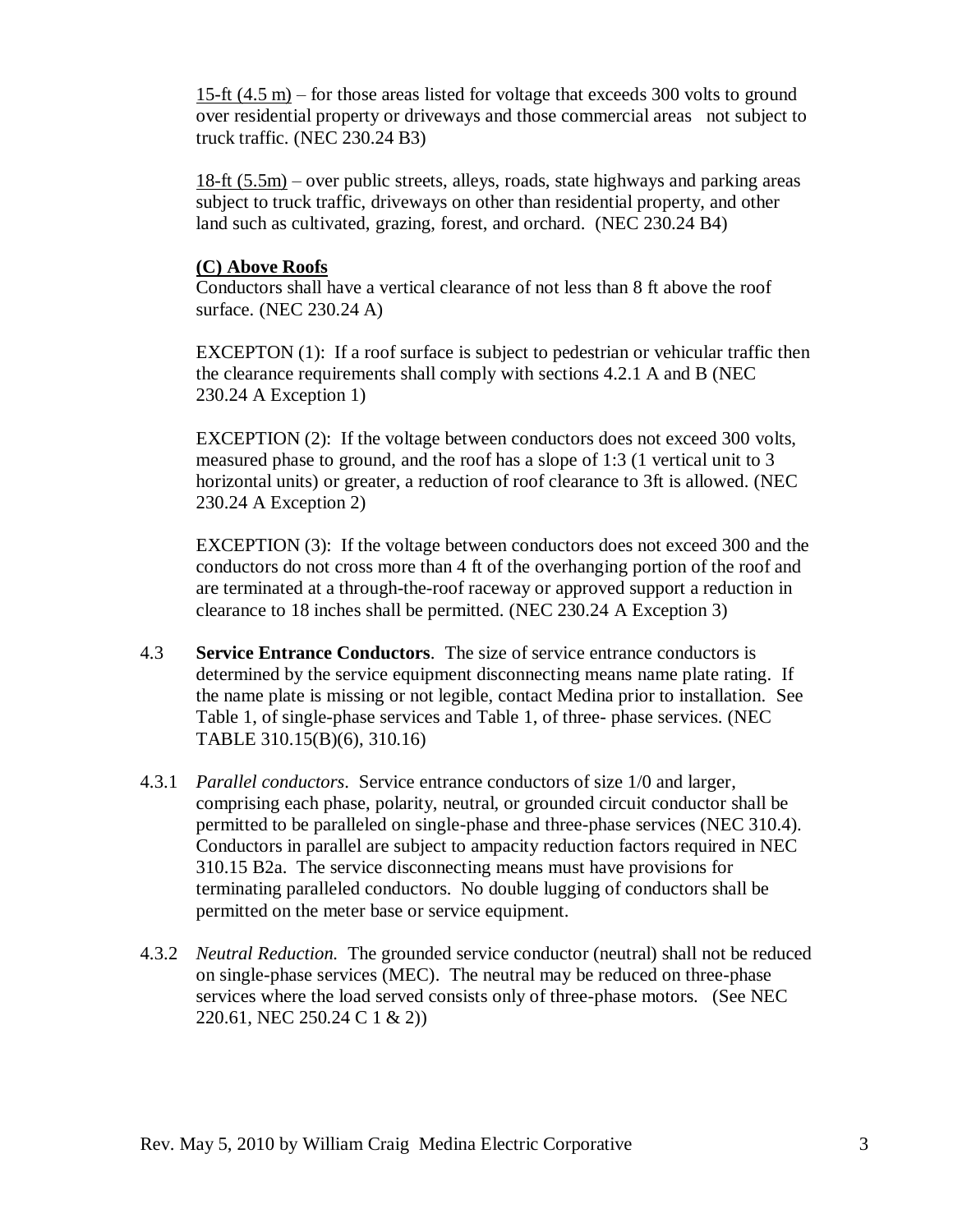- 4.4 **Phasing.** Phase markings are to be the correct in color in accordance with the NEC. For all service connections, the grounded service conductor (neutral) must be properly marked with phasing tape. (NEC 200.6 B3) On a 4-wire delta service the high-leg must be permanently marked with orange phasing tape or some other means. (NEC 110.15)
- 4.5 **Metering**. A meter socket will be provided by the Cooperative and installed by Member for all Services 200 400 amp and below and motors below 100 250 Hp and below. For other services the Cooperative will provide and install metering current transformers and a meter socket that are separate from the Member's service entrance equipment.
- 4.6 **Service Disconnecting Means**. The service disconnecting means shall be installed at a readily accessible unobstructed location outside a building or structure with the meter base, unless otherwise approved by Medina's personnel prior to installation. Location shall be accessible to Medina's personnel at all times. There shall be no more than six disconnects or breakers per service grouped in any one location in lieu of a single main disconnect. (NEC 230.71) If multi- breaker is located more than six (6) feet from the meter, the consumer shall have a main disconnect. Each service disconnect shall be permanently marked to identify it as a service disconnect. (NEC 230.70B) Only breakers designed, manufactured, and approved for use as main disconnects will be permitted to be used as a main disconnect.
- 4.6.1 **Minimum Disconnect Rating.** The service disconnect shall have a rating no less than that of the calculated load or for the type of installation. (NEC 225.39)

(A) One-Circuit Installation. The disconnection means shall be no less than 15 amps. (NEC 225.39A)

(B) Two-Circuit Installation. For installations consisting of not more than two 2 wire branch circuits, the feeder or branch circuit disconnect means shall have a rating of not less than 30 amps. (NEC 225.39B)

(C) Single Family Dwelling. The 3-wire service disconnect for a one family dwelling shall be no less than100 amps. (NEC 225.39C)

(D) All Other Installs. For any other type of installs, the means of disconnect shall not be less than 60 amps. (NEC 225.39D)

4.7 **Overcurrent.** A fuse or an overcurrent trip unit of a circuit breaker shall be connected in series with each ungrounded conductor. (NEC 240.15A) Each ungrounded conductor shall have overcurrent protection. An overcurrent device shall not exceed the allowable ampacity of the conductor. (NEC 230.90) Use NEC Table 310.15 B6 for single phase service or NEC table 310.16 for 3-phase service.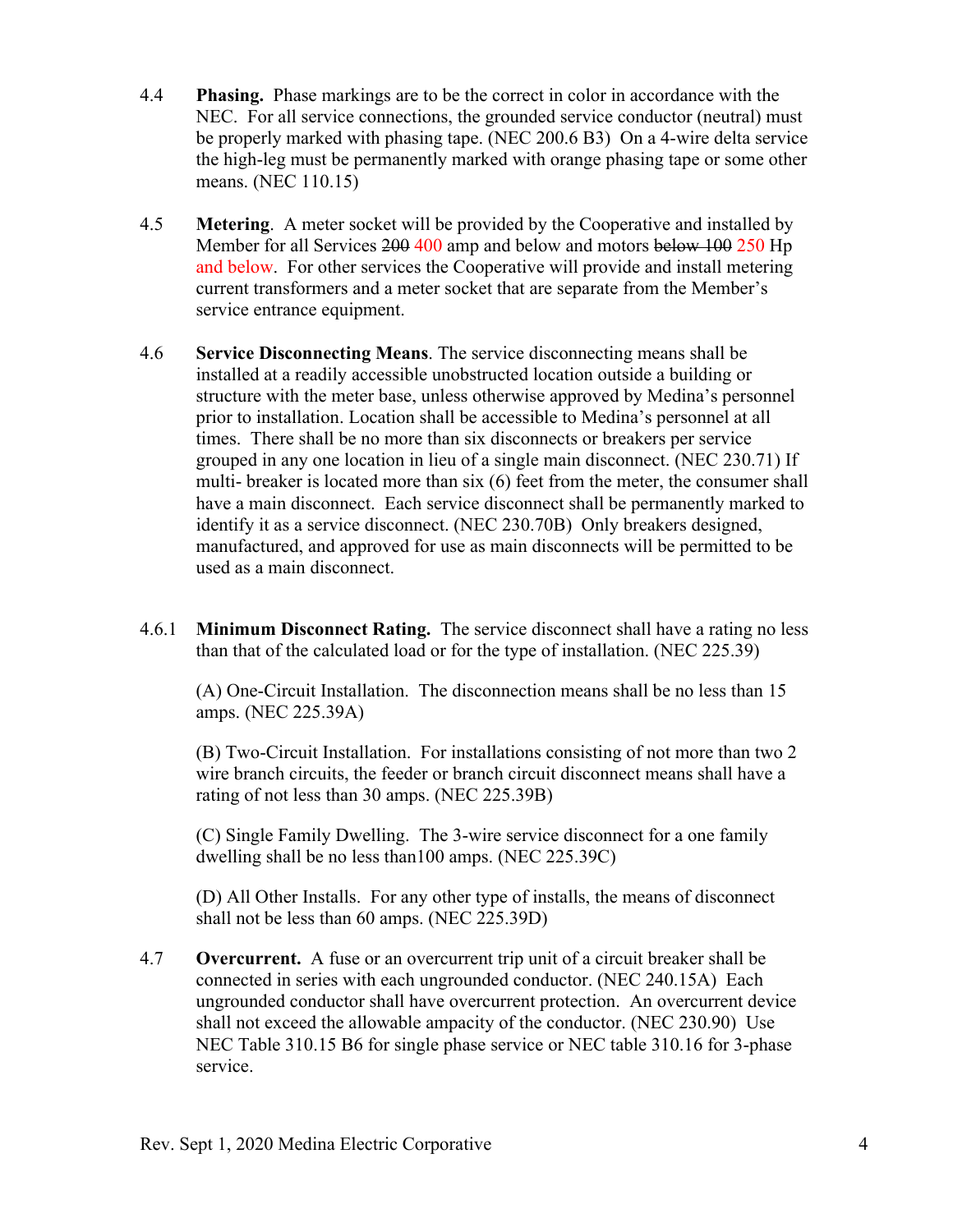- 4.8 **Circuit Breaker as Overcurrent Device.** Circuit breakers shall open all ungrounded conductors of the circuit, single wire or multiwire, both manually and automatically.(NEC 240.15 B)
- 4.8.1 *Multiwire Branch Circuit.* Except where limited by 210.4(B), individual singlepole circuit breakers, with or without identified handle ties, shall be permitted as the protection for each ungrounded conductor of multiwire branch circuits that serve only single-phase line-to-neutral loads.
- 4.8.2 *3-Phase and 2-Phase Systems.* For line-to-line loads in 4-wire, 3-phase systems or 5-wire, 2-phase systems having a grounded neutral point and no conductor operating at a voltage greater than rated, individual single-pole circuit breakers with identified handle ties shall be permitted as the protection for each ungrounded conductor.
- 4.9 **Grounding**. A grounding electrode or grounding electrode system shall be furnished and installed by Member at each service. See Figure 1 and 2 attached for illustrations details.
- 4.9.1 *Grounding Electrode*. A grounding electrode shall be installed at each service. The grounding electrode shall consist of a 5/8" diameter by 8' long copper clad ground rod. Rods shall be driven to a depth of 12" below ground level in undisturbed soil. Where rock bottom is encountered ground rods may be driven at an angle of 45 degrees from the vertical or shall be buried in a trench that is not less than  $2\frac{1}{2}$  feet deep. (NEC 250.53 G)
- 4.9.2 *Grounding Electrode System*. If available on the premises at each building or structure served, each item (a) through (d) below as well as the grounding electrode required in 4.8.1 shall be bonded together to form the grounding electrode system. Member must consult NEC 250.53 for installation details.
	- a. Metal Underground Water Pipe
	- b. Metal Frame of Building
	- c. Concrete Encased Electrode
	- d. Ground Ring
- 4.9.3 *Grounding Electrode Conductor*. The grounding electrode conductor shall be copper and sized according to NEC Table 250.66 with #6 being the minimum size allowed by the Cooperative. The grounding electrode conductor shall be continuous. (NEC 250.64 C)
- 4.9.4 *Service Disconnect Grounding*. The grounding electrode conductor shall be connected to the grounded service conductor (neutral) at the terminal or bus to which the grounded service conductor is connected at the service disconnecting means (neutral bus). A main bonding jumper shall bond the service equipment enclosure (ground bus) to the neutral bus (NEC 250.24 A-D). The main bonding jumper shall be connected by screw only identified with a green finish. A copper conductor sized according to NEC Table 250.66 or a bus jumper can be used as a suitable main bonding jumper. (NEC 250.28)

Rev. May 5, 2010 by William Craig Medina Electric Corporative 5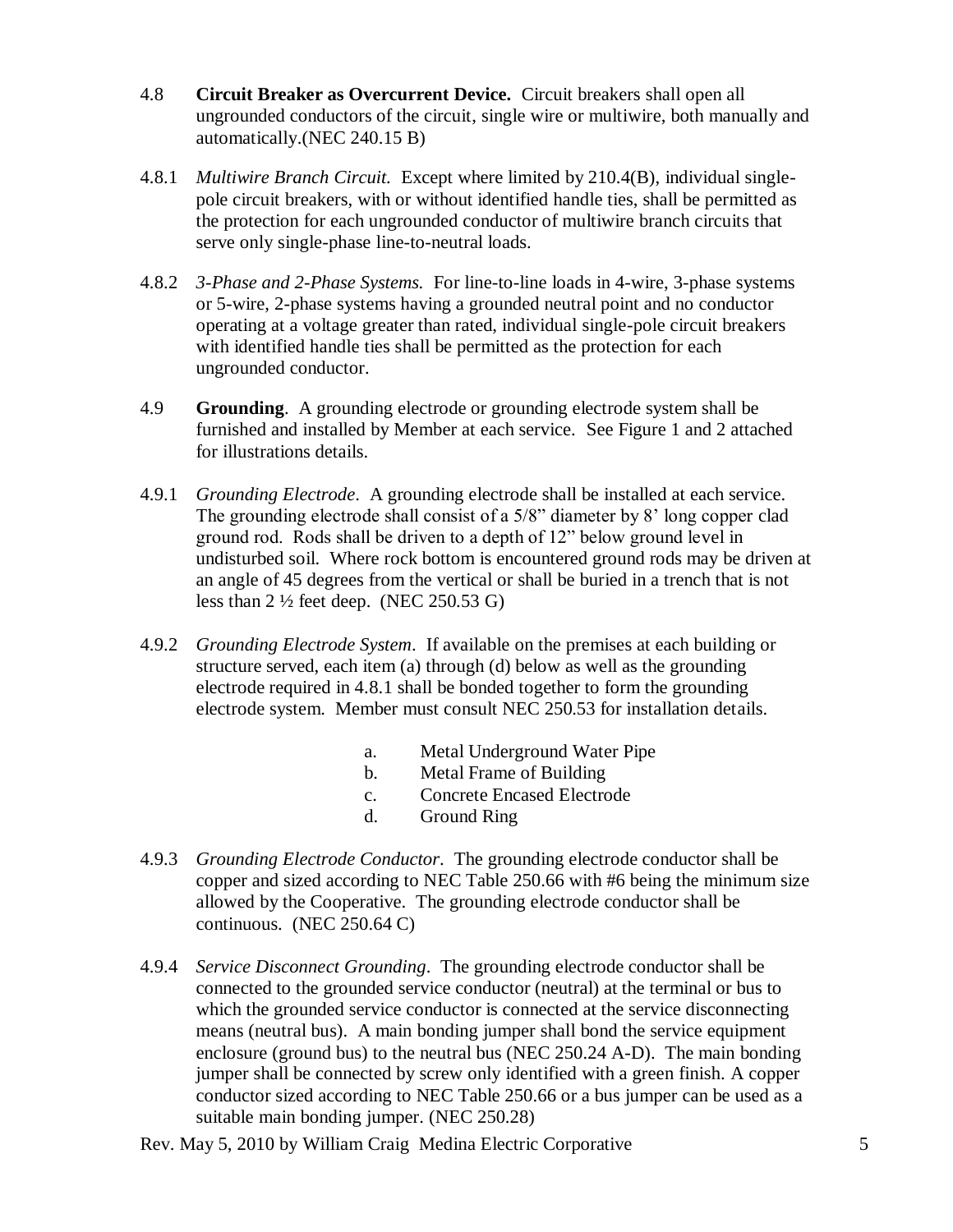- 4.9.5 *Equipment Grounding Conductor*. All equipment shall be grounded to the service ground by means of an equipment-grounding conductor. The equipmentgrounding conductor shall be sized according to NEC Table 250.66
- 4.9.6 *Grounding Mobile Homes*. Grounding of both electrical and non-electrical metal parts in a mobile home shall be through connection to a grounding bus in the mobile home distribution panel board. The grounding bus shall be grounded through the green-colored insulated conductor in the supply cord or the feeder wiring to the service ground in the service-entrance equipment located adjacent to the mobile home location. Neither the frame of the mobile nor the frame of any appliance shall be connected to the grounded circuit conductor (neutral) in the mobile home. Provisions of NEC 550.33(A) requires that the feeder assembly for a mobile home consist of a listed cord or four color-coded insulated conductors, one of which is the grounded conductor (white) and one of which is used for grounding purposes (green). Thus, the grounded and grounding conductors are kept independent of each other and are connected only at the service equipment (at the point of connection of the grounding electrode conductor). Grounding of both electrical and nonelectrical metal parts, including the frame of the mobile home or the frame of any appliance, is accomplished by connection to the equipment grounding bus [never to the grounded conductor (neutral bus)]. The purpose of this requirement is to prevent incidental contact between the grounded conductor and non-current-carrying metal parts of electrical equipment. Without the separation of the grounded and grounding conductors, this contact could result in the metal structure or metal sheathing of the mobile home becoming a parallel path for the neutral current. Bonding screws, straps, or buses, which bond the grounded (neutral) circuit conductor to the non-current-carrying metal parts in the mobile home panelboard or to the metal frame of an appliance (ranges, clothes dryers), must not be installed or, in the case of ranges and clothes dryer, must be removed. In general, new ranges and clothes dryer have a factory-installed bonding jumper. Removal of the factory-installed bonding jumper does not compromise or void the listing of the product, because isolation of the metal appliance frame from the grounding circuit conductor is required by the Code. There is limited application in existing branch circuits of conventional or "sitebuilt" construction where the factory-installed bonding jumper can remain intact. *Excerpts* from NEC 2008 Handbook pages 882-883*.* Connecting the equipmentgrounding conductor to the grounding bus shall be the responsibility of the consumer's electrician. (NEC 550.16)
- 4.10 **Motors**. Single-phase motors in excess of ¾ Hp shall be 240 volt. Motors having a rated capacity in excess of 10 Hp must be three-phase. Motors 100 Hp and over shall be required to have a split winding or reduced-voltage type starter, including the replacement of existing motors.
- 4.11 **Motor Overcurrent Protection**. An overcurrent trip device shall be rated for no more than 125% of the full load rating for motors marked with a temperature rise of less than 40 C or a service factor of 1.15 or greater. All other motors shall have an overcurrent device that is rated for no more than 115% of the full load. (NEC 430.32)
- Rev. May 5, 2010 by William Craig Medina Electric Corporative 6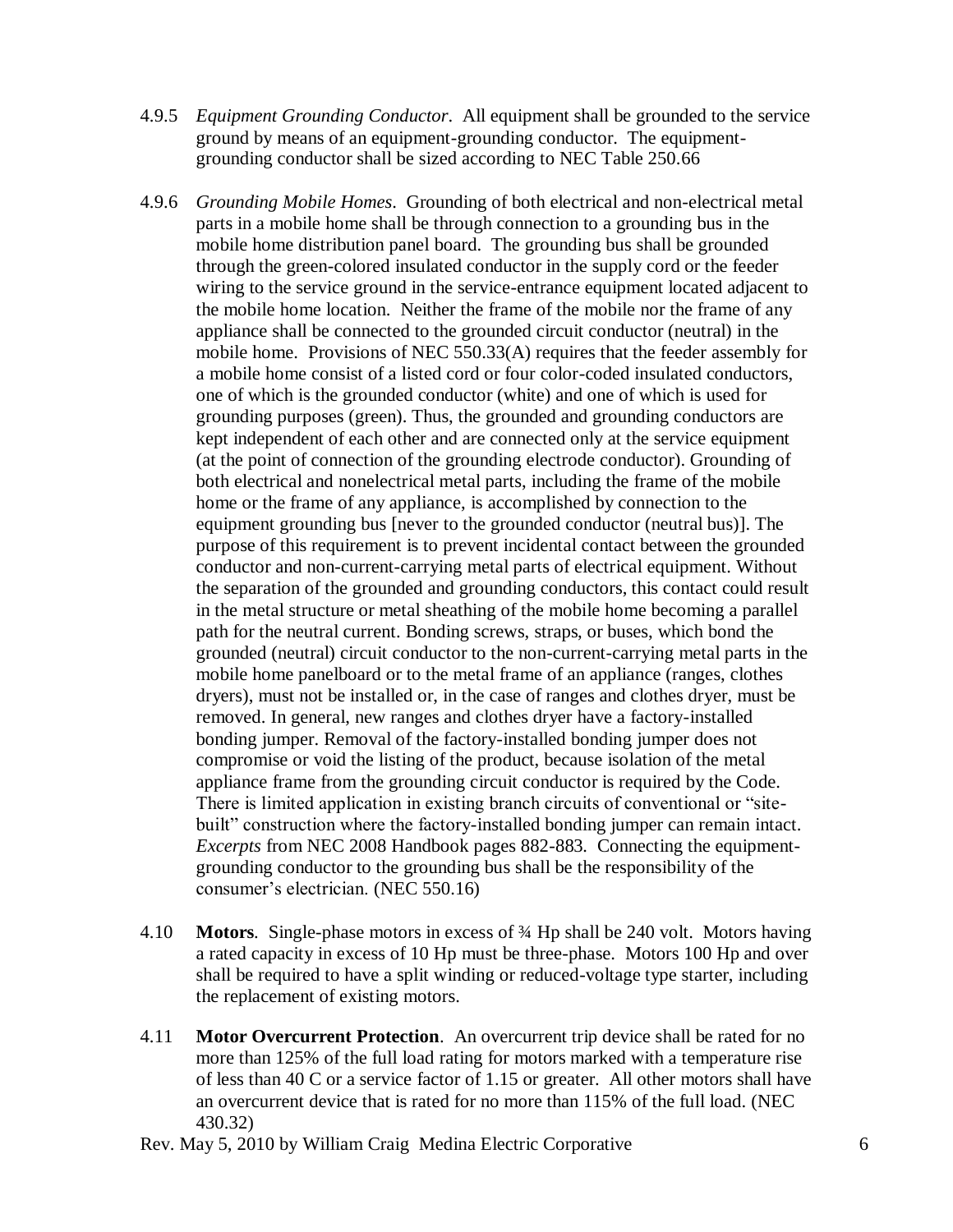- 4.12 **Interconnected Electric Power Production Sources**. This includes any installation of one or more electric power production source operating in parallel with a primary source of electricity. (NEC 705.1)
- 4.12.1 *Equipment Approval*. All utility interactive systems shall be approved and listed for interconnection service. (NEC 705.4) The output of interactive systems shall be connected phase to phase.(MEC)
- 4.12.2 *Interactive System Disconnecting Means.* Means shall be provided to disconnect power production equipment, such as utility interactive inverters or transformers associated with a power production source, from all ungrounded conductors of all sources of supply.(NEC 705.21) The disconnecting means for ungrounded conductors shall consist of a manually or power operable switch or circuit breaker with the following features: (NEC 705.22)
	- 1. Located where readily accessible (NEC 705.22.1)
	- 2. Externally operable without exposing the operator to contact with live parts and, if power operable, of a type that could be opened by hand in the event of a power supply failure (NEC 705.22.2)
	- 3. Plainly indicating whether in the open (off) or closed (on) position (NEC 705.22.3)
	- 4. Having ratings not less than the load to be carried and the fault current to be interrupted. For disconnect equipment energized from both sides, a marking shall be provided to indicate that all contacts of the disconnect equipment might be energized (NEC 705.22.4)
	- 5. Simultaneous disconnect of all ungrounded conductors of the circuit (NEC 705.22.5)
	- 6. Capable of being locked in the open (off) position (NEC 705.22.6)
- 4.12.3 *Overcurrent Protection.* Conductors and overcurrent devices shall be sized to carry no less than 125 percent of the maximum calculated current. (NEC 705.60.B.1)
- 4.12.4 *Grounding.* Interconnected electric power production sources shall be properly grounded. (NEC 705.50)
- 4.12.5 *Ground-Fault Protection.* Here ground-fault protection is used. The output of an interactive system shall be connected to the supply side of the ground-fault protection. (NEC 705.32)
- 4.12.6 *Loss of Primary Source.* Upon loss of primary source, one or more phases for 3 phase service, an electric power production source shall be automatically disconnected from all ungrounded conductors of the primary source and shall not be reconnected until the primary source is restored. A listed utility-interactive inverter shall be permitted to automatically cease exporting power upon loss of primary source and is not required to automatically disconnect all ungrounded conductors from the primary source. A utility-interactive inverter shall be permitted to operate as a stand-alone system to supply loads that have been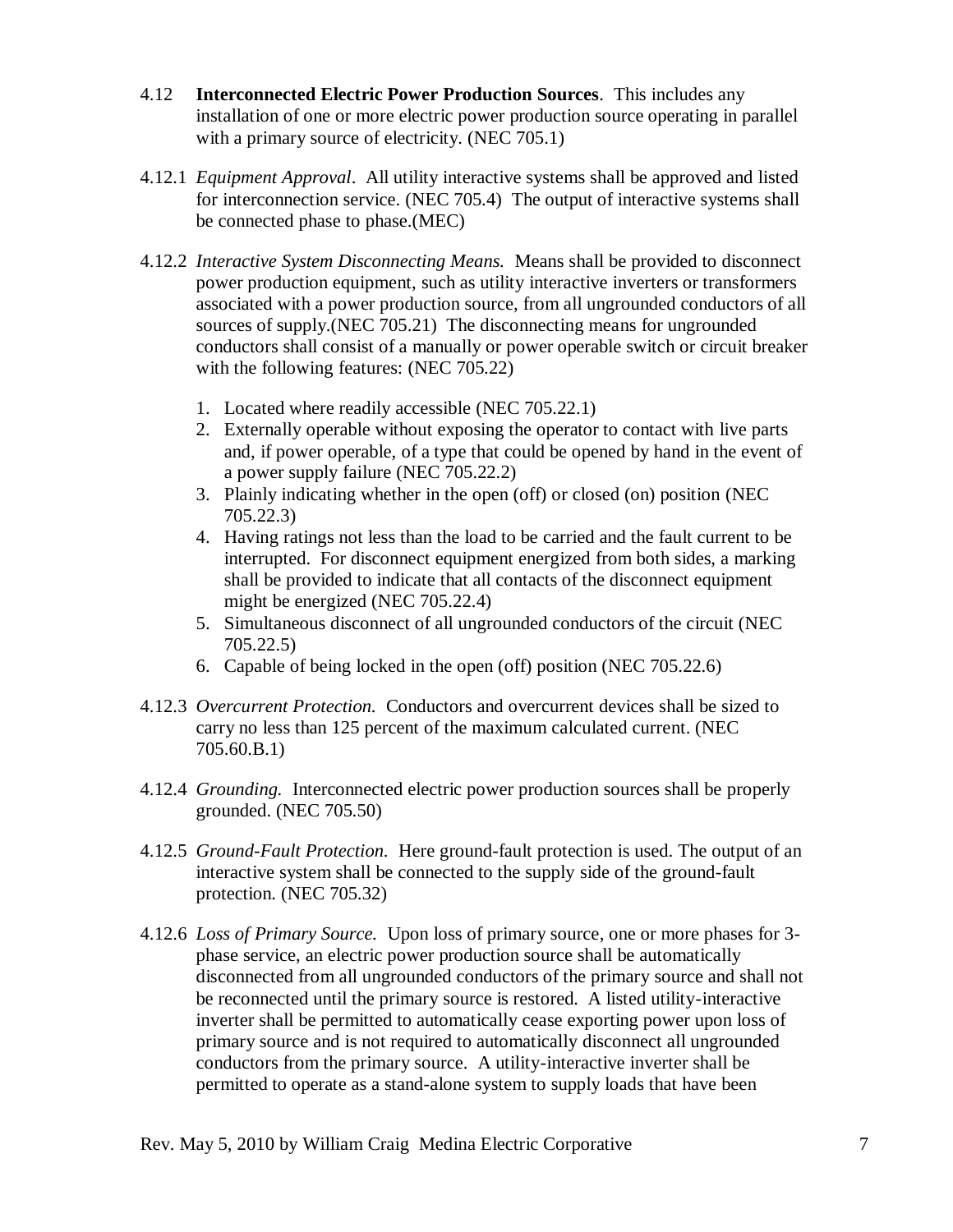disconnected from electrical production and distribution network sources. (NEC 705.40 & NEC 705.42)

- 4.12.7 *Unbalanced Single Phase Interconnections.* Single-phase inverters shall not be connected to 3-phase power systems unless the interconnected system is designed so that significant unbalanced voltages cannot result. (NEC 705.100 A)
- 4.12.8 *Unbalanced Three Phase Interconnections.* Three-phase inverters and 3-phase ac modules in interactive systems shall have all phases automatically de-energized upon loss of, or unbalanced, voltage in one or more phases unless the interconnected system is designed such that unbalanced voltages will not result. (NEC 705.100 B)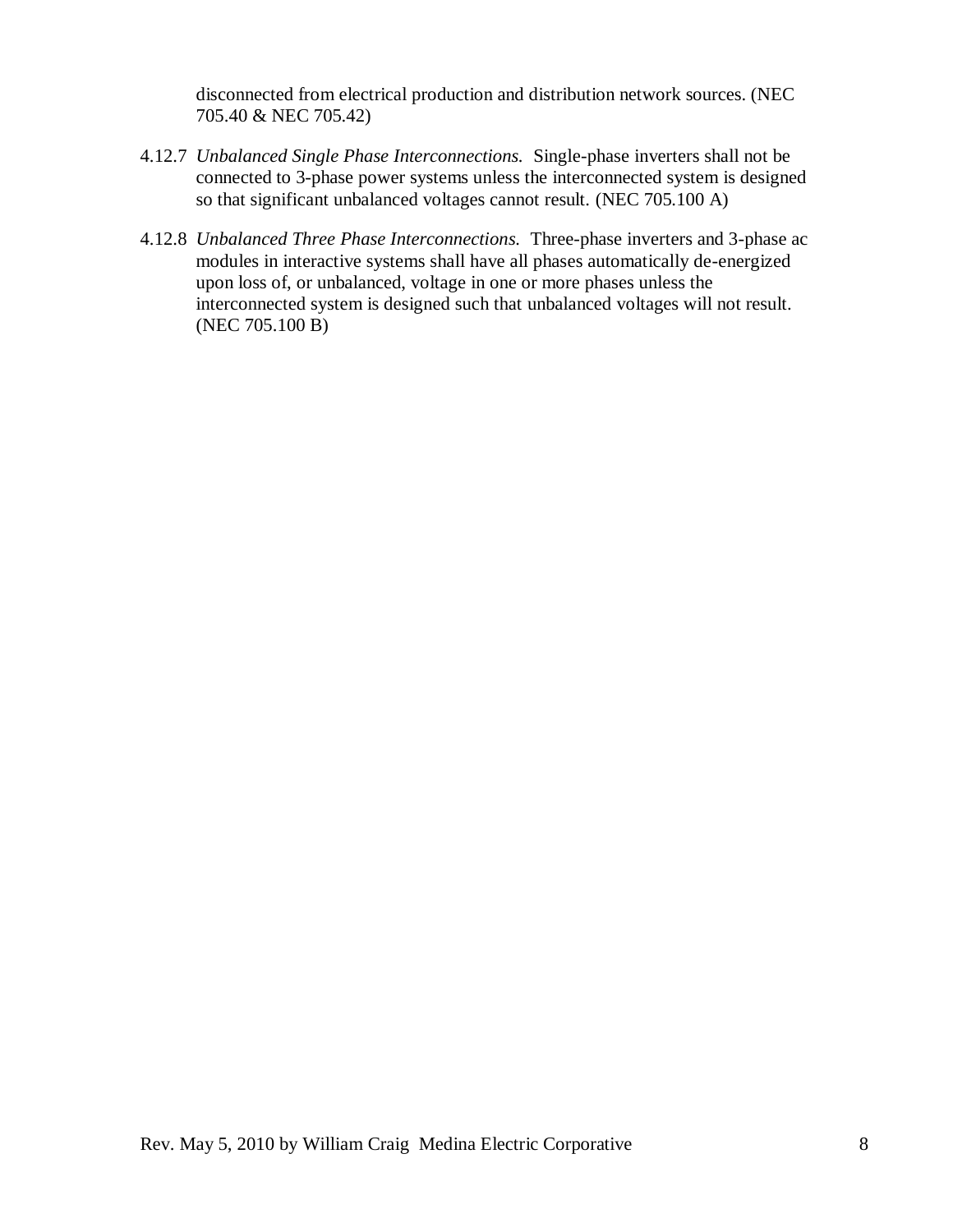## Single Phase Residential Ampacity Table

| <b>SINGLE</b>             | THHN CONDUCTOR OR     |                         | Parallel Copper                   |                                                     | Single Conduit                       |                                        |
|---------------------------|-----------------------|-------------------------|-----------------------------------|-----------------------------------------------------|--------------------------------------|----------------------------------------|
| <b>PHASE</b>              | EQUIVALENT            |                         | Conductors and Conduit            |                                                     | EMT or Ridgid                        |                                        |
| <b>SERVICE</b>            | RESIDENTIAL ONLY      |                         | (NEC 310.4)                       |                                                     | (NEC Annex C Table $C.8(A)$ )        |                                        |
| SIZE OF<br>LOOP<br>(AMPS) | RESIDENTIAL<br>Copper | RESIDENTIAL<br>Aluminum | Residential<br>Parallel<br>Copper | Residential<br>Parallel<br>Conduit EMT<br>or Ridgid | Single Conduit<br>Size for<br>Copper | Single Conduit<br>Size for<br>Aluminum |
| 30                        | #6                    | #6                      |                                   |                                                     | 1.25"                                | 1.25"                                  |
| 70                        | #6                    | #4                      |                                   |                                                     | 1.25"                                | 1.25"                                  |
| 100                       | #4                    | #2                      |                                   |                                                     | 1.25"                                | 1.25"                                  |
| 125                       | #2                    | #1/0                    |                                   |                                                     | $2^{\mathsf{u}}$                     | $2^{\mathsf{H}}$                       |
| 150                       | #1                    | #2/0                    |                                   |                                                     | 2 <sup>''</sup>                      | 2"                                     |
| 175                       | #1/0                  | #3/0                    |                                   |                                                     | $2^{\mathsf{u}}$                     | 2"                                     |
| 200                       | #2/0                  | #4/0                    |                                   |                                                     | $2^{\mathsf{u}}$                     | $2^{\mathsf{u}}$                       |
| 225                       | #3/0                  | 250 MCM                 |                                   |                                                     | 2 <sup>''</sup>                      | $2$ "                                  |
| 250                       | #4/0                  | 300 MCM                 | $2 - 1/0$                         | $(2)$ 2"                                            | $2$ "                                | 2 <sup>''</sup>                        |
| 300                       | 250MCM                | 350 MCM                 | $2 - 1/0$                         | $(2)$ 2"                                            | 2 <sup>''</sup>                      | 2.5"                                   |
| 350                       | 350MCM                | 500 MCM                 | $2 - 1/0$                         | $(2)$ 2"                                            | 2.5"                                 | 2.5"                                   |
| 400                       | 400MCM                | 600 MCM                 | $2 - 2/0$                         | $(2) 2$ "                                           | 2.5"                                 | 3"                                     |
| 600                       | 2-400 MCM             | 2-600 MCM               | 2-250 MCM                         | $(2) 2$ "                                           | 3"                                   | 4"                                     |
| 800                       | 2-700 MCM             |                         | 2-400 MCM                         | $(2)$ 2.5"                                          | $4$ "                                |                                        |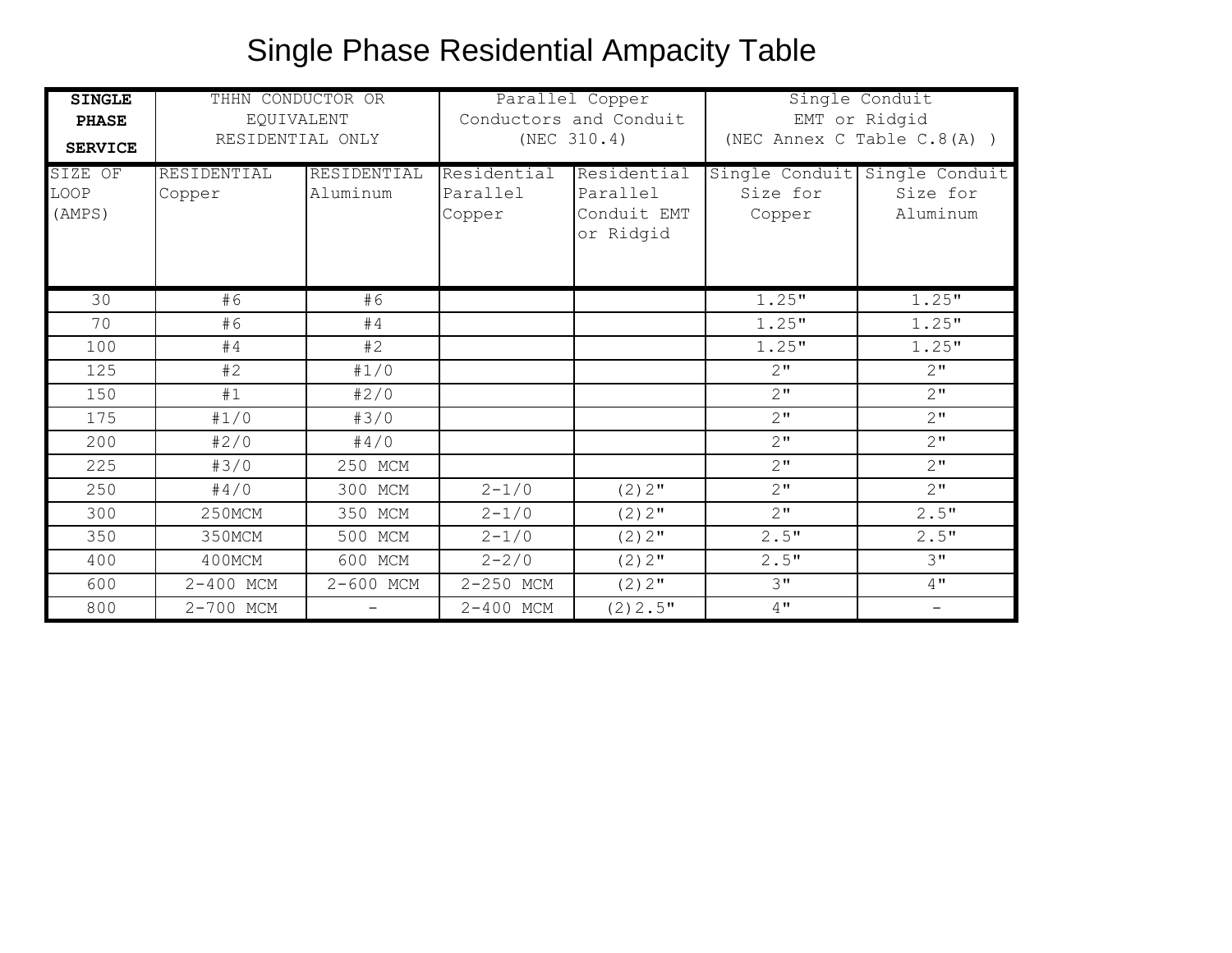### Single Phase Non-Residential Ampacity Table

| <b>SINGLE</b><br><b>PHASE</b><br><b>SERVICE</b><br>SIZE OF<br>LOOP<br>(AMPS) | THHN CONDUCTOR OR<br>EQUIVALENT<br>NON-RESIDENTIAL ONLY<br>$Non-$<br>Residential<br>Copper | $Non-$<br>Residential<br>Aluminum | $Non-$<br>Residential<br>Parallel<br>Copper | Parallel Copper<br>Conductors and Conduit<br>(NEC 310.4)<br>$Non-$<br>Residential<br>Parallel<br>Conduit EMT<br>or Ridgid | Single Conduit<br>Size for<br>Copper | Single Conduit<br>EMT or Ridgid<br>(NEC Annex C Table $C.8(A)$ )<br>Single Conduit<br>Size for<br>Aluminum |
|------------------------------------------------------------------------------|--------------------------------------------------------------------------------------------|-----------------------------------|---------------------------------------------|---------------------------------------------------------------------------------------------------------------------------|--------------------------------------|------------------------------------------------------------------------------------------------------------|
| 30                                                                           | #6                                                                                         | #4                                |                                             |                                                                                                                           | 1.25"                                | 1.25"                                                                                                      |
| 70                                                                           | #4                                                                                         | #3                                | $\overline{\phantom{0}}$                    | -                                                                                                                         | 1.25"                                | 1.25"                                                                                                      |
| 100                                                                          | #2                                                                                         | #1                                | $\overline{\phantom{0}}$                    | $\overline{\phantom{0}}$                                                                                                  | 1.25"                                | 1.25"                                                                                                      |
| 125                                                                          | #1                                                                                         | #2/0                              | $\qquad \qquad -$                           | $\overline{\phantom{0}}$                                                                                                  | 2"                                   | 2"                                                                                                         |
| 150                                                                          | #1/0                                                                                       | #3/0                              | $\overline{\phantom{0}}$                    | $\overline{\phantom{0}}$                                                                                                  | $2$ "                                | $2^{\mathsf{u}}$                                                                                           |
| 175                                                                          | #2/0                                                                                       | #4/0                              | $\qquad \qquad -$                           | $\qquad \qquad -$                                                                                                         | $2$ "                                | 2 <sup>''</sup>                                                                                            |
| 200                                                                          | #3/0                                                                                       | 250 MCM                           | $\qquad \qquad -$                           | $-$                                                                                                                       | $2^{\mathsf{u}}$                     | 2"                                                                                                         |
| 225                                                                          | #4/0                                                                                       | 300 MCM                           | $\qquad \qquad -$                           | $\overline{\phantom{0}}$                                                                                                  | 2 <sup>''</sup>                      | $2^{\mathsf{u}}$                                                                                           |
| 250                                                                          | 250 MCM                                                                                    | 400 MCM                           | $2 - 1/0$                                   | $(2)$ 2"                                                                                                                  | $2$ "                                | 2.5"                                                                                                       |
| 300                                                                          | 350 MCM                                                                                    | 500 MCM                           | $2 - 1/0$                                   | $(2) 2$ "                                                                                                                 | 2.5"                                 | 2.5"                                                                                                       |
| 350                                                                          | 500 MCM                                                                                    | 700 MCM                           | $2 - 2/0$                                   | $(2)$ 2"                                                                                                                  | 2.5"                                 | 3 <sup>11</sup>                                                                                            |
| 400                                                                          | 600 MCM                                                                                    | 800 MCM                           | $2 - 3/0$                                   | $(2) 2$ "                                                                                                                 | 3"                                   | 3"                                                                                                         |
| 600                                                                          | 2-500 MCM                                                                                  | $-$                               | 2-350 MCM                                   | $(2)$ 2.5"                                                                                                                | 3.5"                                 | $\overline{\phantom{a}}$                                                                                   |
| 800                                                                          |                                                                                            | $\overline{\phantom{0}}$          | 2-600 MCM                                   | $(2)$ 3"                                                                                                                  | $\qquad \qquad -$                    | $\qquad \qquad -$                                                                                          |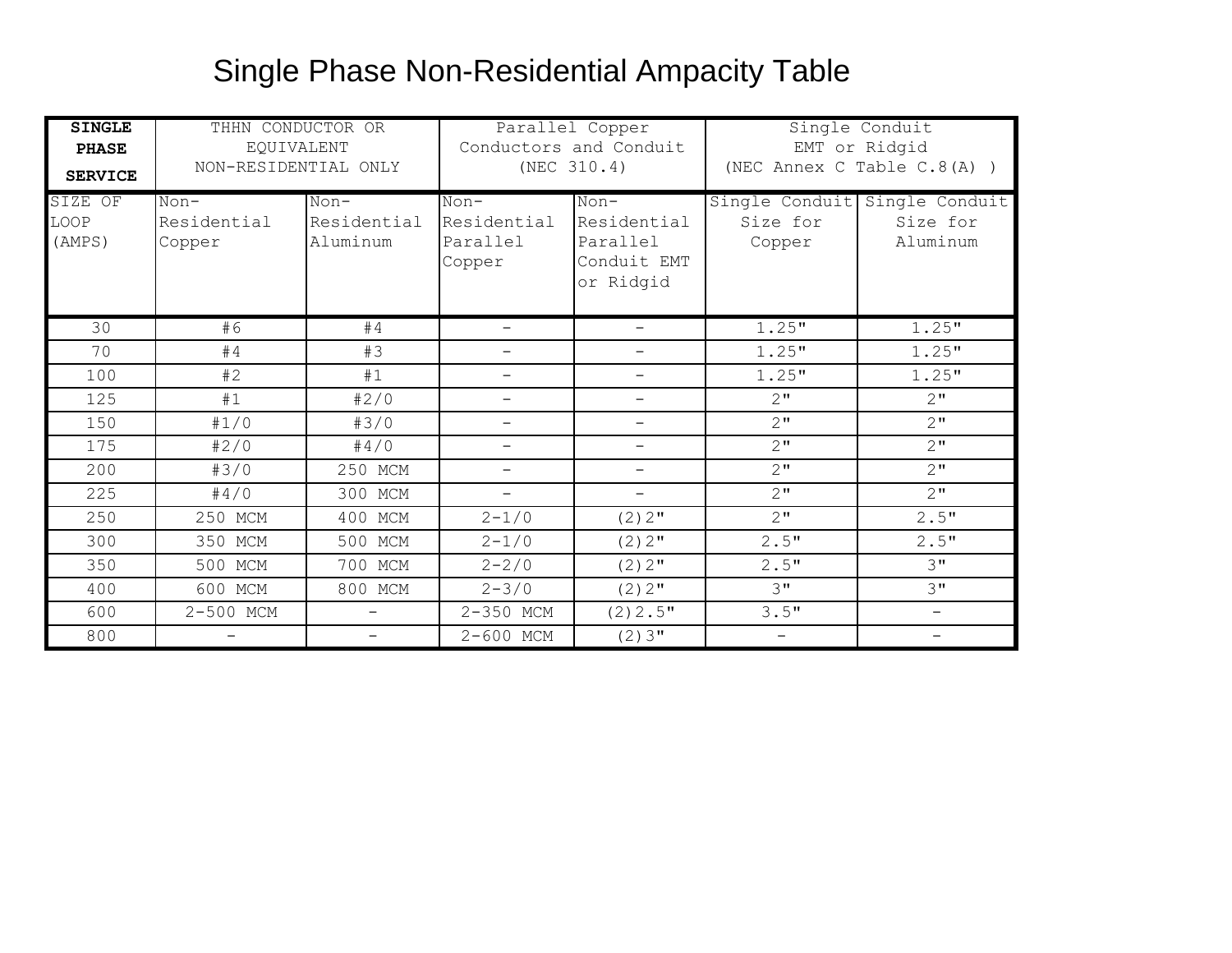#### **GROUNDING ELECTRODE CONDUCTOR FOR AC SYSTEMS**

| EQUIVALENT AREA FOR PARALLEL | SIZE OF LARGEST SERVICE<br>ENTRANCE CONDUCTOR OR<br>CONDUCTORS | SIZE OF GROUNDING ELECTRODE<br>CONDUCTOR |                           |  |
|------------------------------|----------------------------------------------------------------|------------------------------------------|---------------------------|--|
| COPPER                       | ALUMINUM OR<br>COPPER-CLAD                                     | COPPER                                   | ALUMINUM OR<br>COPER-CLAD |  |
|                              | ALUMINUM                                                       |                                          | ALUMINUM                  |  |
| $1/0$ OR                     | $2/0$ OR $3/0$                                                 | #6                                       | #4                        |  |
| SMALLER                      |                                                                |                                          |                           |  |
| $2/0$ OR $3/0$               | OR 250MCM<br>4/0                                               | #4                                       | #2                        |  |
| OVER $3/0$<br>THRU<br>350MCM | OVER 250MCM<br>500MCM<br>THRU                                  | #2                                       | 1/0                       |  |
| 350MCM<br>OVER               | 500MCM<br>OVER                                                 | 1/0                                      | 3/0                       |  |
| 600MCM<br>THRU               | 900MCM<br>THRU                                                 |                                          |                           |  |
| 600<br>THRU<br><b>OVER</b>   | 900MCM<br>OVER                                                 | 2/0                                      | 4/0                       |  |
| MCM<br>1100                  | THRU1750MCM                                                    |                                          |                           |  |
| 1100MCM<br>OVER              | OVER 1750MCM                                                   | 3/0                                      | 250MCM                    |  |

#### **FROM NEC TABLE 250.66**

THIS MATERIAL IS NOT THE COMPLETE AND OFFICIAL POSITION OF THE NFPA ON THE REFERENCED SUBJECT WHICH IS REPRESENTED ONLY BY THE STANDARD IN ITS ENTIRETY.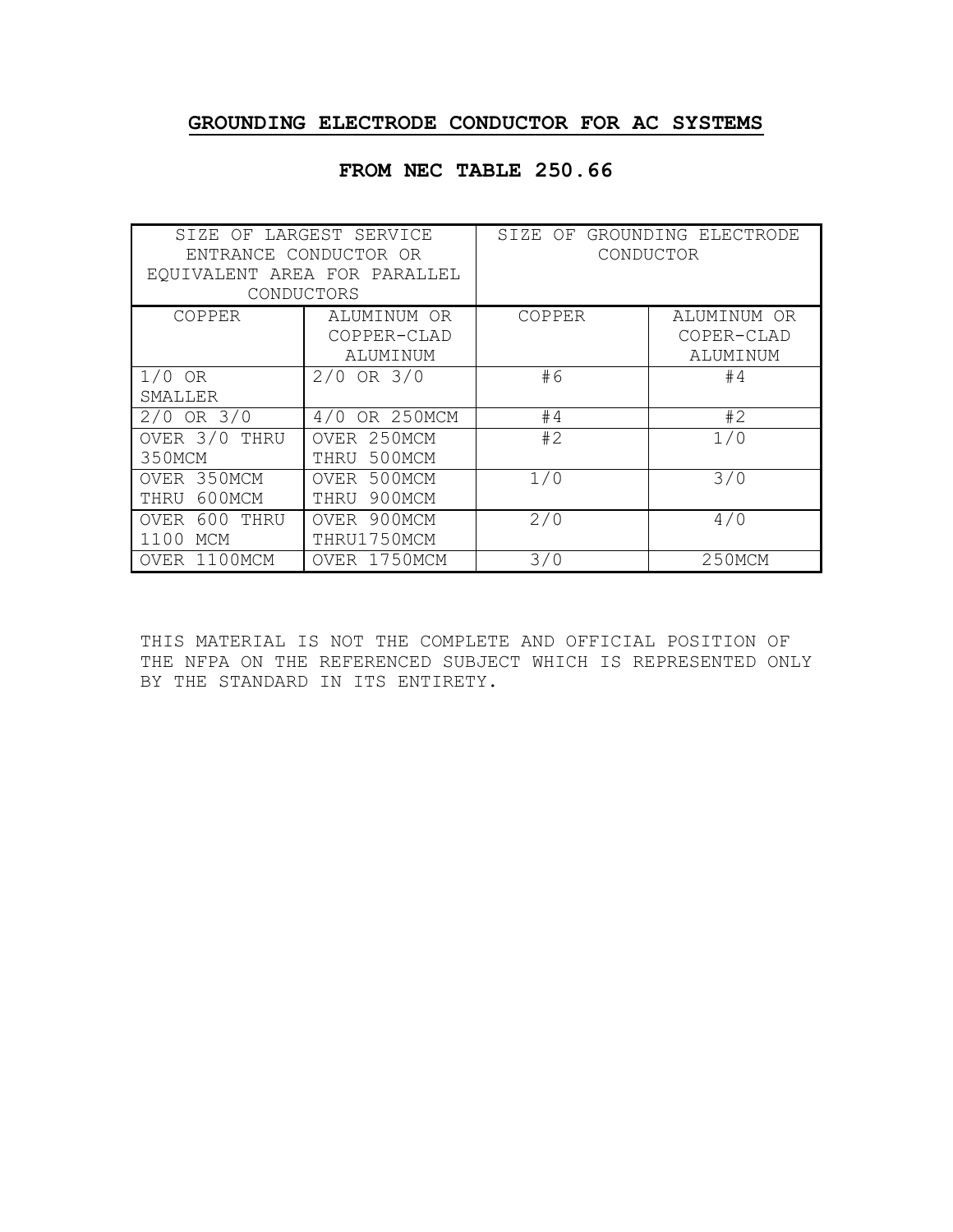### Definitions List

Ampacity - The current, in Amperes, that a conductor can carry continuously under the conditions of use without exceeding its temperature rating.

Bonding (Bonded) – The permanent joining of metallic parts to form an electrically conductive path that ensures electrical continuity and the capacity to conduct safely any current likely to be imposed.

Current Carrying Conductor – Any conductor, grounded or not, that carries current. The service grounding conductor (neutral) is considered to be a current carrying conductor.

Disconnecting Means – A device, or group of devices, or other means by which the conductors of a circuit can be disconnected from their source of supply. Circuit breakers shall be considered a means of disconnect.

Equipment-Grounding Conductor – The conductor used to connect the noncurrent-carrying metal parts of equipment , raceways, and other enclosures to the system grounded conductor, the grounding electrode conductor, or both, at the service equipment or at the source of a separately derived system.

Ground – A conducting connection, whether intentional or accidental, between an electrical circuit or equipment and the earth or to some conducting body that serves in place of the earth.

Grounded - Connected to earth or to some conducting body that serves in place of the earth.

Grounding Electrode – A device that establishes an electrical connection to earth.

Grounding Electrode Conductor – The conductor used to connect the grounding electrode to the equipment-grounding conductor, to the grounded conductor, or to both, at the service, at each building or structure where supplied by a feeder or branch circuit, or at the source of a separately derived system.

Interactive System – An electric power production system that is operating in parallel with and capable of delivering energy to an electric primary source supply system.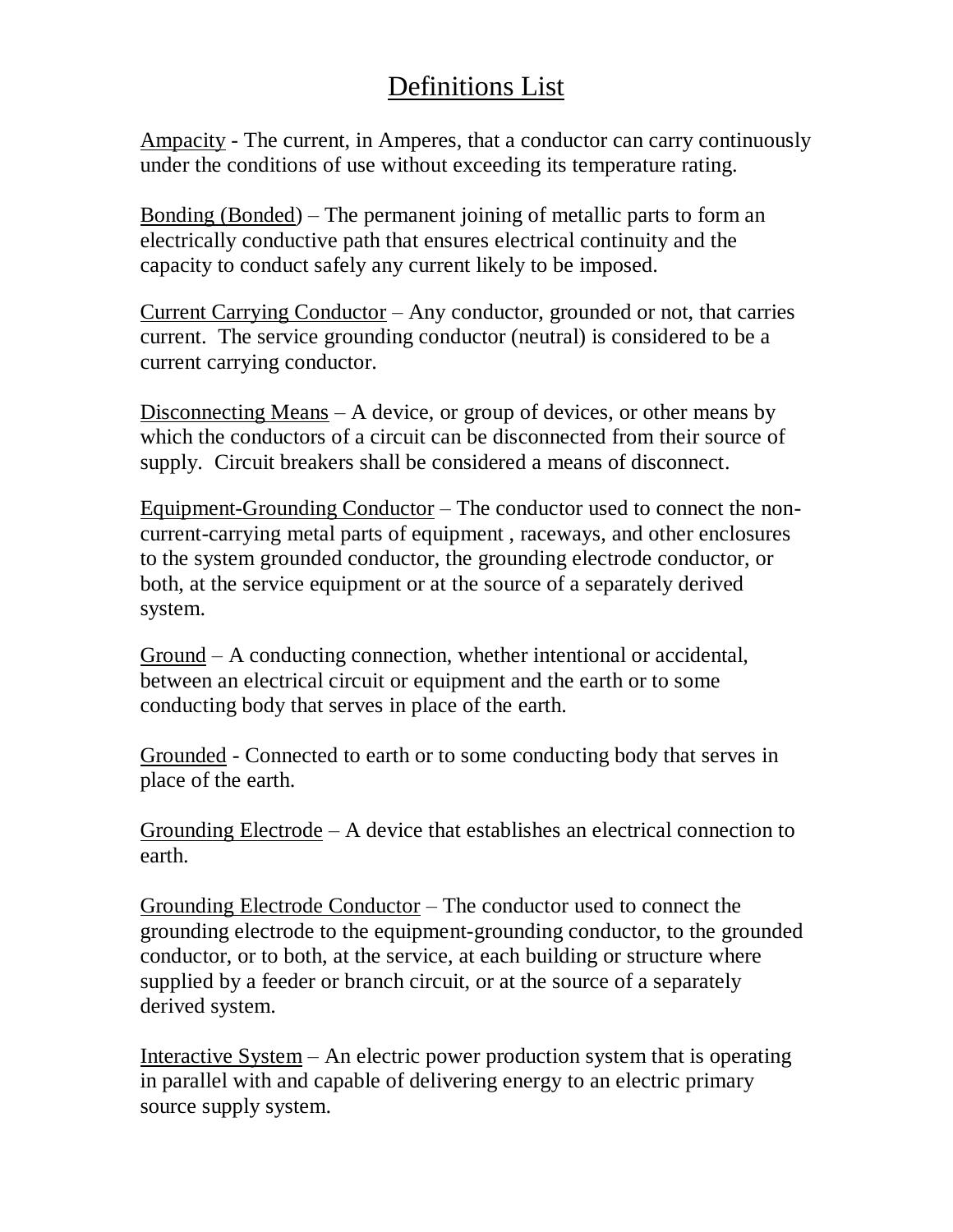Main Bonding Jumper – The connection between the grounded circuit conductor and the equipment-grounding conductor at the service.

Overcurrent protection Device – Any device that limits or interrupts current in a fault or overload condition. Fuses or circuit breakers shall be considered overcurrent protection.

Phasing – A form of marking conductors to the specified use, voltage, or phase.

Readily Accessible – The ability for Medina personnel to have unobstructed access to.

Service-Entrance Conductors, Overhead System – The service conductors between the terminals of the service equipment and a point usually outside the building, clear of building walls, where joined by tap or splice to the service drop.

Ungrounded Conductor – Any conductor that is not properly bonded to a ground lug, system ground, or equipment ground.